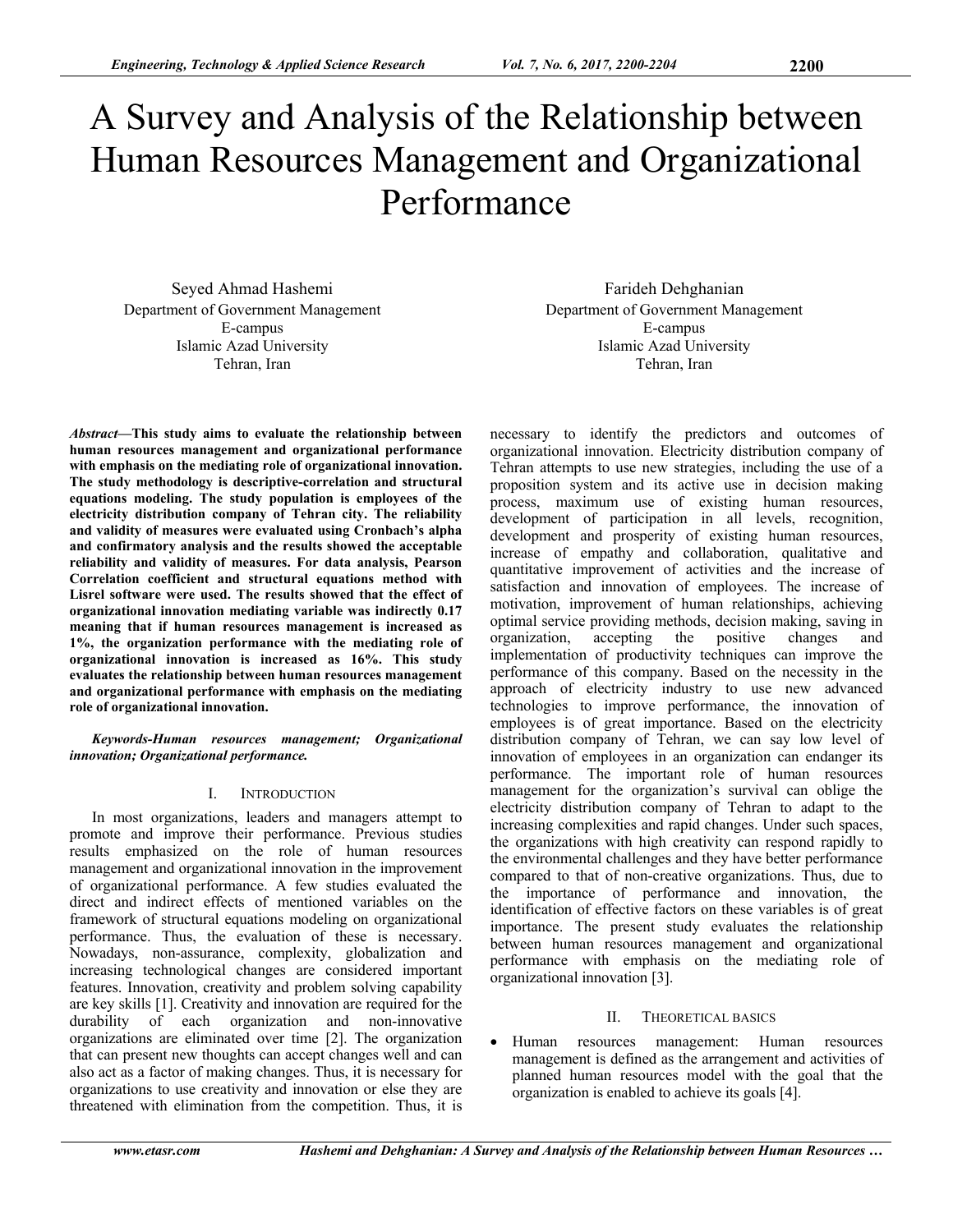- Education: Education is experience based on learning. Normally, it is said that education can lead to the change of skills, knowledge, attitude and social and organizational behavior [5].
- Employees' participation: Creating a space in which all organization employees collaborate and participate in decision making process and resolving the organization problems with the management [3].
- Performance assessment: Performance assessment refers to the measurement of employee performance [3].
- Job analysis: Job analysis refers to the definition of responsibilities and job position of employees and revision in those responsibilities under necessary conditions [3].
- Employee's development: Employees development refers to the opportunities provided by the organization for the employees to progress in their job [3].
- Organizational innovation: Organizational innovation refers to the development or acceptance of a new idea or behavior in business operation [6].
- Innovation production: Innovation production refers to presenting new ideas for job improvement, using new methods, new work techniques and coming up with new solutions [6].
- Innovation improvement: Innovation improvement refers to stimulating innovative ideas [6].
- Innovation execution: Innovation execution refers to turning the innovative thought to useful methods [6].
- Organizational performance: Performance means the result and amount of work. In another definition, it is the amount of results achieved by a person, team organization or process [4].

# III. RESEARCH BASICS

Authors in [7] evaluated the correlation of human resources strategies based on the model of Allen Yelsi with the organizational performance of the employees of Ayatollah Kashani hospital of Shahre Kord. The results showed that there was a significant correlation between human resources strategy and organizational performance. Authors in [8] conducted a study to evaluate the impact of knowledge management strategies on innovation and organizational performance. The results showed that knowledge management had positive impact on organizational innovation and performance. In addition, organizational innovation had positive and direct impact on organizational performance. Authors in [9] evaluated the relationship between human resources strategic management and firm performance. The study findings showed that the companies following the activity of human resources strategic management have better performance compared to the companies that don't. Author in [3] evaluated the relationship between human resources management, organizational innovation and organizational performance in the framework of structural equations in the companies with high performance. The results showed that human resources management was

effective on organizational innovation and performance. In [4], authors evaluated the impact of human resources strategic management on organizational performance, based on the mediating role of organizational learning processes in Korean organizations. It was found that the strategic management of human resources had a positive and significant impact on the organizational learning processes and organizational performance. The organizational learning processes had positive and significant impact on organizational performance. Authors in [10] evaluated the relationship between knowledge management, strategic orientation, organizational innovation and organizational performance. It was found that knowledge management had a direct impact on strategic orientation but the relationship between other variables was not significant. Authors in [6] evaluated the relationship between innovation, organizational learning and performance. The results showed that innovation and organizational learning had positive impact on commercial performance and organizational learning had positive impact on organizational innovation.

# IV. STUDY POPULATION, SAMPLE SIZE AND SAMPLING **METHOD**

The study population of the present study is the 250 employees of the electricity distribution company of Tehran. Based on the sample study, to determine the sample size, Cochran's formula is used:

$$
n = \frac{Nt^2s^2}{Nd^2 + t^2s^2}
$$

Thus, 151 employees of electricity distribution of Tehran are selected as the study sample. The sampling method in the present study is simple random method.

# *A. Introduction of Study Measures*

The variables of the present study are the methods of human resources management, organizational innovation and organizational performance. To evaluate each of the variables, standard questionnaires were used.

- Human resources management: To measure human resources management, the questionnaire presented in [11] is applied. This questionnaire is composed of 19 items. The questions are scored based on Likert scale (totally disagree=1, totally agree=5).
- Organizational innovation: To measure organizational innovation a questionnaire composed of 9 items is applied. The questions are scored based on Likert scale (totally disagree=1, totally agree=5).

# *B. Determine Validity and Reliability of Study Measures*

The measure validity and reliability are the most important factors in a study. To determine the test reliability in this study, Cronbach's alpha is used. This method is used to calculate the internal consistency of measures measuring the different attributes. To calculate Cronbach's alpha coefficient, at first we should calculate the variance of scores of each sub-set of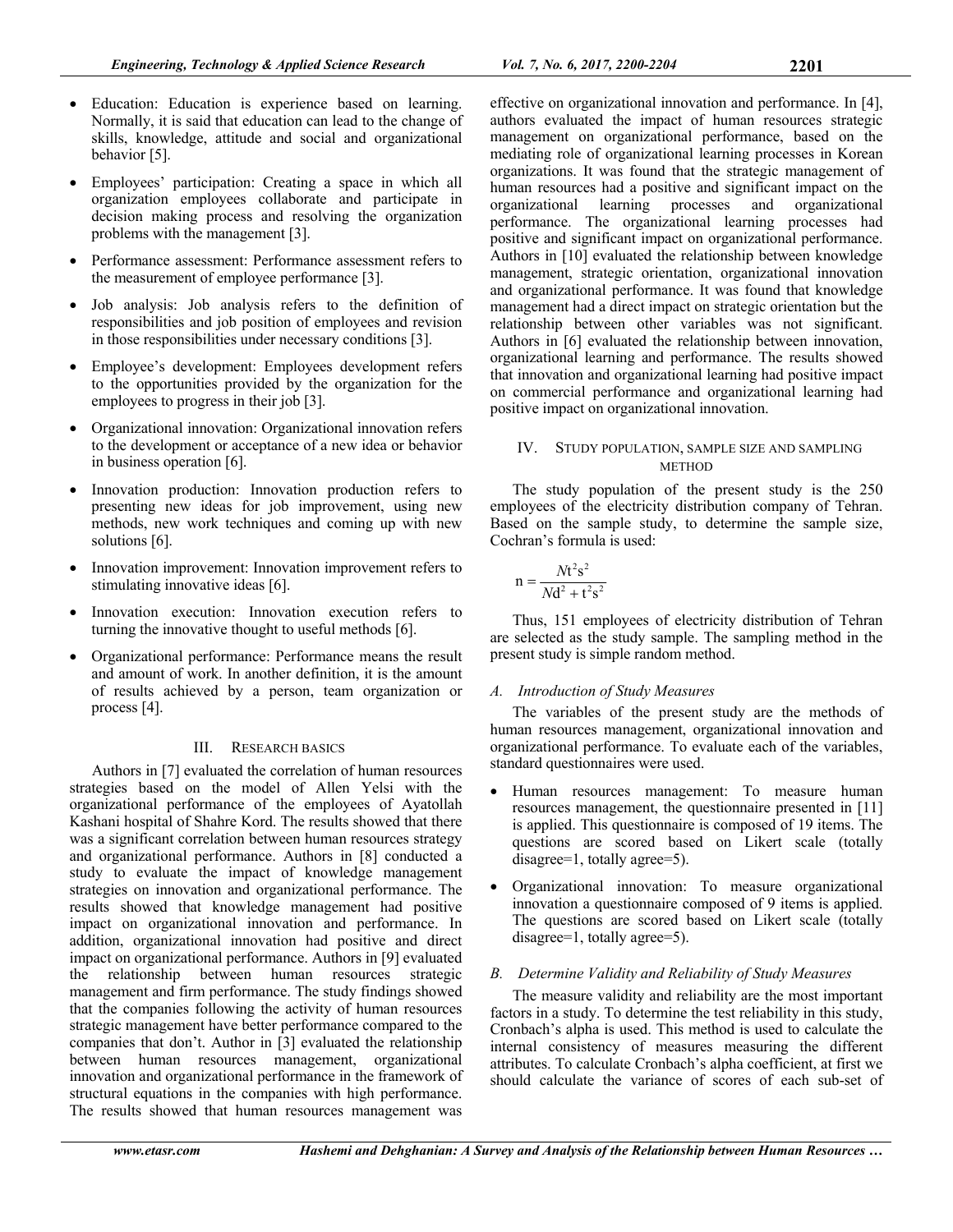questions of questionnaire and total variance. Then, by the following formula, alpha coefficient value is calculated.

$$
r_{\alpha} = \frac{J}{J - 1} \left( 1 - \frac{\sum_{j=1}^{n} s_j^2}{S^2} \right)
$$

In this study, alpha above 0.7 is a suitable for the reliability. Thus, measurement of reliability is performed using Cronbach's alpha and SPSS 18 software. To evaluate validity of measures, besides the content validity, confirmatory factor analysis is used.

## *C. Data Analysis Methods*

To analyze the data of this study, descriptive and inferential tests were used. In descriptive section, percent, mean and standard deviation and in inferential section, Pearson correlation and structural equations modeling were used. For data analysis, SPSS, LISREL software were used.

## V. STUDY RESULTS

### *A. Evaluation of the Demographic Features of Study Sample*

Study findings show that 19.86% of respondents are women and 80.14% men. 42.47% have a diploma, 48.63% BA and 8.90% MA and above. 31.51% of the respondents are at the age group of 30-40 years, 43.83% at 41-50 and 24.66% are above 51 years old. The respondents with 10-15 years of experience are 7.53%, 64.39% have 16-20 years of experience and 28.08% above 20 years.

#### *B. Descriptive Indices of Study Variables*

Table I shows the indices of descriptive statistics for the study sample as mean and standard deviation for the studied variables.

TABLE I. THE DESCRIPTIVE INDICES OF STUDY VARIABLES

| <b>SD</b> | Mean | <b>Variables</b>           |
|-----------|------|----------------------------|
| 0.72      | 3.09 | Human resources management |
| 1.06      | 2.74 | Organizational innovation  |
| 0.94      | 2.86 | Organizational performance |

## *C. Evaluation of Normality of Data*

At first, the normality and non-normality of data is determined and then the study hypotheses are evaluated. To evaluate data normality, Kolmogorov-Smirnov test was used. As shown in Table II, Kolmogorov-Smirnov test for all variables is not significant. Thus, the study variables are normal and Pearson correlation and structural equations modeling are used for stud hypothesis testing. The results of correlation coefficient are shown in Table III. The results show that correlation coefficient of human resources management with organizational innovation  $(r=0.51)$  and organizational performance  $(r=0.53)$  is significant and positive at the level p<0.01. The correlation coefficient of organizational innovation with organizational performance (r=0.48) is significant and positive at the level p<0.01. Figure 1 shows the tested model

with the standardized values on each path. The results show that the effective of human resources management on organizational innovation and organizational performance is positive and significant. The effect of innovation on organizational performance is positive and significant. Figure 2 shows the t-valued of tested model. T-values above  $\pm 1.96$  to 2.58 are significant at the level 0.05 and t-values above  $\pm 2.58$ are significant at the level 0.01. As shown in Figure 2, t-values show that all coefficients are significant. Table IV shows the path coefficients of study variables.

# *D. Correlation Coefficient of Variables*

After determining the validity of measures, the identification of the relationship between the variables is the next step. To identify the relationship between the presented variables, Pearson correlation coefficient is used. As shown in Table IV, the direct effect of human resources management on organizational innovation (β=0.59) and organizational performance  $(\beta=0.44)$  is positive and significant at the level 0.01. The direct effect of organization innovation ( $\beta$ =0.28) on organizational performance is positive and significant. The indirect effect of human resources management on organizational performance via organizational innovation ( $\beta$ =0.17) is positive and significant at the level 0.01. The 41% variance of organizational performance and 34% variance of organizational innovation are explained by the existing variables in the present study. The fit indices of the tested model in Table V show that RMSEA index in the estimated model with 0.023 is acceptable and other fit indices as CFI, GFI, NFI, AGFI are 1, 0.96, 0.99 and 0.93 respectively, which is at suitable level. This shows that the study data have good fit with the factor structure.

TABLE II. KOLMOGOROV-SMIRNOV TEST OF STUDY VARIABLES

| <b>Significance level</b> |       | <b>Variables</b>           |
|---------------------------|-------|----------------------------|
| 0.644                     | 0.740 | Human resources management |
| 0.071                     | 1.292 | Organizational learning    |
| 0.375                     | 0.913 | Organizational performance |

TABLE III. THE CORRELATION MATRIX OF STUDY CONSTRUCTS

| <b>Variables</b>           |          |          |  |
|----------------------------|----------|----------|--|
| Human resources management |          |          |  |
| Organizational innovation  | $**0.51$ |          |  |
| Organizational performance | $**0.53$ | $**0.48$ |  |

\*  $p < 0.05$  \*\*  $p < 0.01$ 

TABLE IV. PATH COEFFICIENTS OF STUDY VARIABLES.

| Path                                  | <b>Direct</b><br>effect | <b>Indirect</b><br>effect | Total<br>effect | <b>Explained</b><br>variance |
|---------------------------------------|-------------------------|---------------------------|-----------------|------------------------------|
| On Organizational<br>performance from |                         |                           |                 | 41%                          |
| Organizational innovation             | $0.28$ **               |                           | $0.28$ **       |                              |
| Human resources management            | $0.44***$               | $0.17***$                 | $0.61***$       |                              |
| On organizational innovation<br>from  |                         |                           |                 |                              |
|                                       |                         |                           |                 | 34%                          |
| Human resources management            | $0.59**$                |                           | $0.59**$        |                              |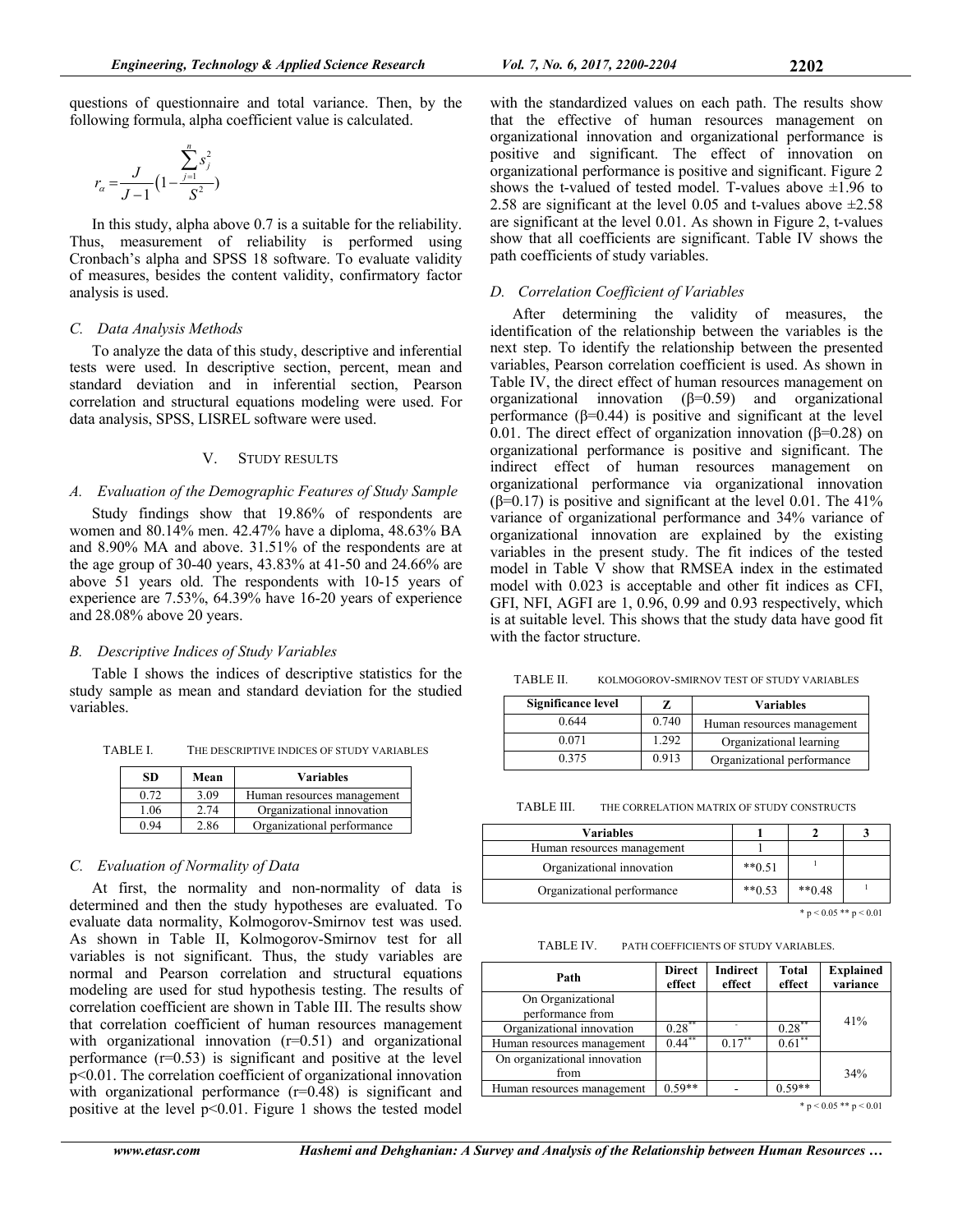

Chi-Square=33.70, df=31, P-value=0.33827, RMSEA=0.023

Fig. 1. The tested model of study (\*  $p < 0.05$  \*\*  $p < 0.01$ )



Chi-Square=33.70, df=31, P-value=0.33827, RMSEA=0.023

Fig. 2. t-value of tested model of study (\*  $p < 0.05$  \*\*  $p < 0.01$ )

| x/df | RMSEA | FІ | GFI | JFI  | AGF' |
|------|-------|----|-----|------|------|
| 1.09 |       |    | 96  | . a- |      |

## *E. Hypothesis test*

Overall results hypothesis test are shown in Table VI.

## *1)* First hypothesis:

There is a significant relationship between human resources management (education, participation, job analysis, performance evaluation and employee development) with organizational performance (executive and market). The results of structural equations showed that the effect of human resources management on organizational performance was positive and significant. This result is consistent with the results of [12] and [3]. The continuous employee education, the teaching of new skills, the consideration of employee's opinions, the initiative encouragement, the objective employee evaluation, the offered career opportunities are among the things making the employees to have high motivation to improve personal and therefore organizational performance.

TABLE VI. STUDY HYPOTHESES TEST

| <b>Hypothesis</b>                                                                                                                              | Path<br>coefficient | Supported/<br><b>Rejected</b> |
|------------------------------------------------------------------------------------------------------------------------------------------------|---------------------|-------------------------------|
| There is a significant relationship<br>between human resources management<br>with organizational performance                                   | 0.44                | supported                     |
| There is a significant relationship<br>between human resources management<br>with organizational innovation                                    | 0.59                | supported                     |
| There is a significant relationship<br>between organizational innovation and<br>organizational performance                                     | 0.28                | supported                     |
| Organizational innovation in the<br>relationship between human resources<br>management and organizational<br>performance has a mediating role. | 0.17                | supported                     |

# *2)* Second hypothesis:

There is a significant relationship between human resources management (education, participation, job analysis, performance evaluation and employees development) with organizational innovation (production, promotion and